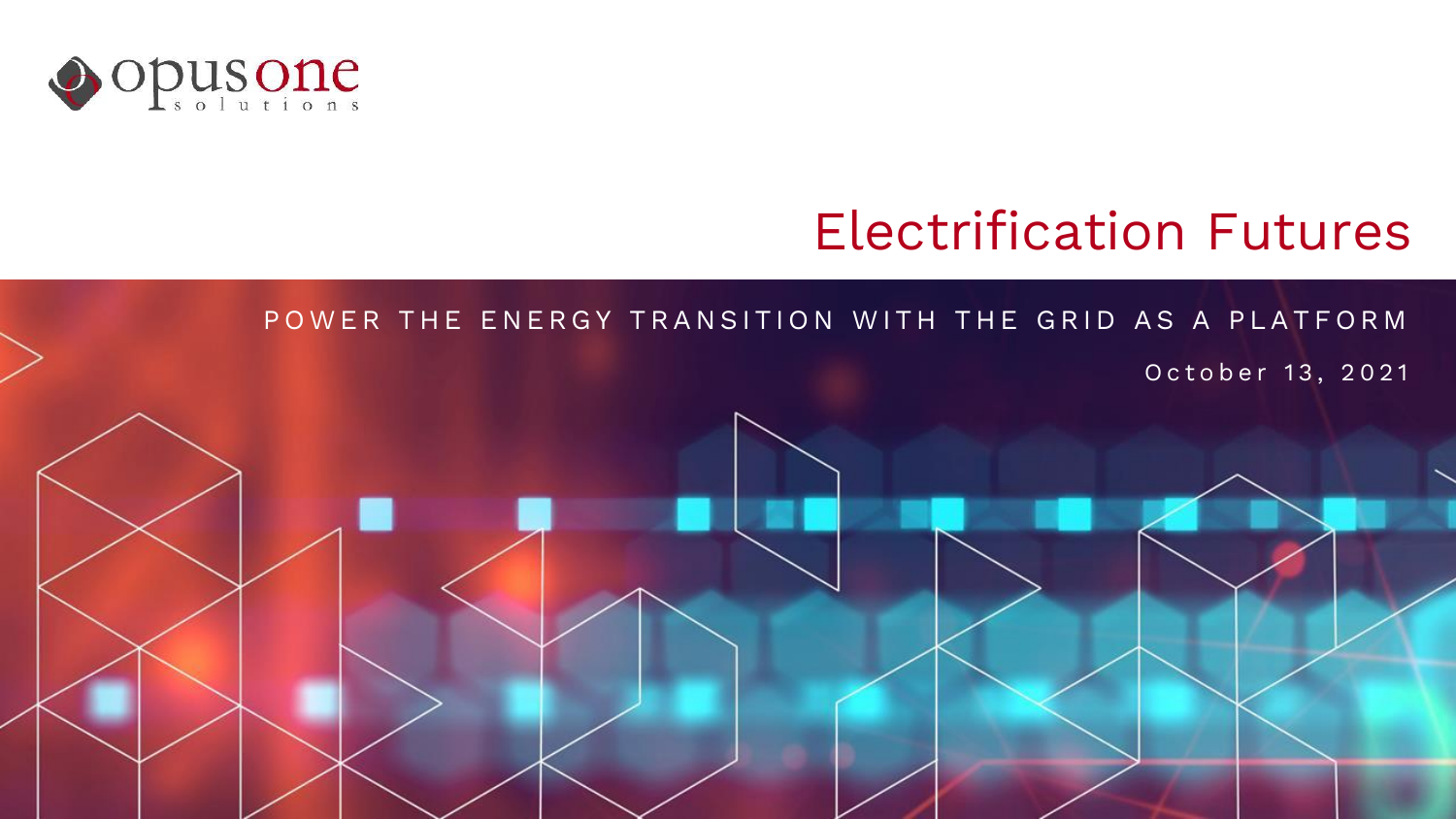# The Energy Transition is Driving Grid Modernization

### **INDUSTRY DRIVERS**



Rise in Renewables Electrification of



Prosumer Engagement



Legislative, Regulatory & Energy Markets



Transportation



Corporate Goals



Global Infrastructure Spending



## **ENABLING ELECTRIFICATION FUTURES**



### **Grid Risk Management**

DERs can potentially impact and threaten the safety, reliability, performance, and affordability of the electric grid



### **Customer and Business Models**

Customer engagement and utility business models must provide the right pricing and operational signals to leverage DER's opportunities to provide grid services.



### **Availability of Systems and Tools**

Analytics and systems to manage DERs, particularly in concert with existing grid planning, operations and markets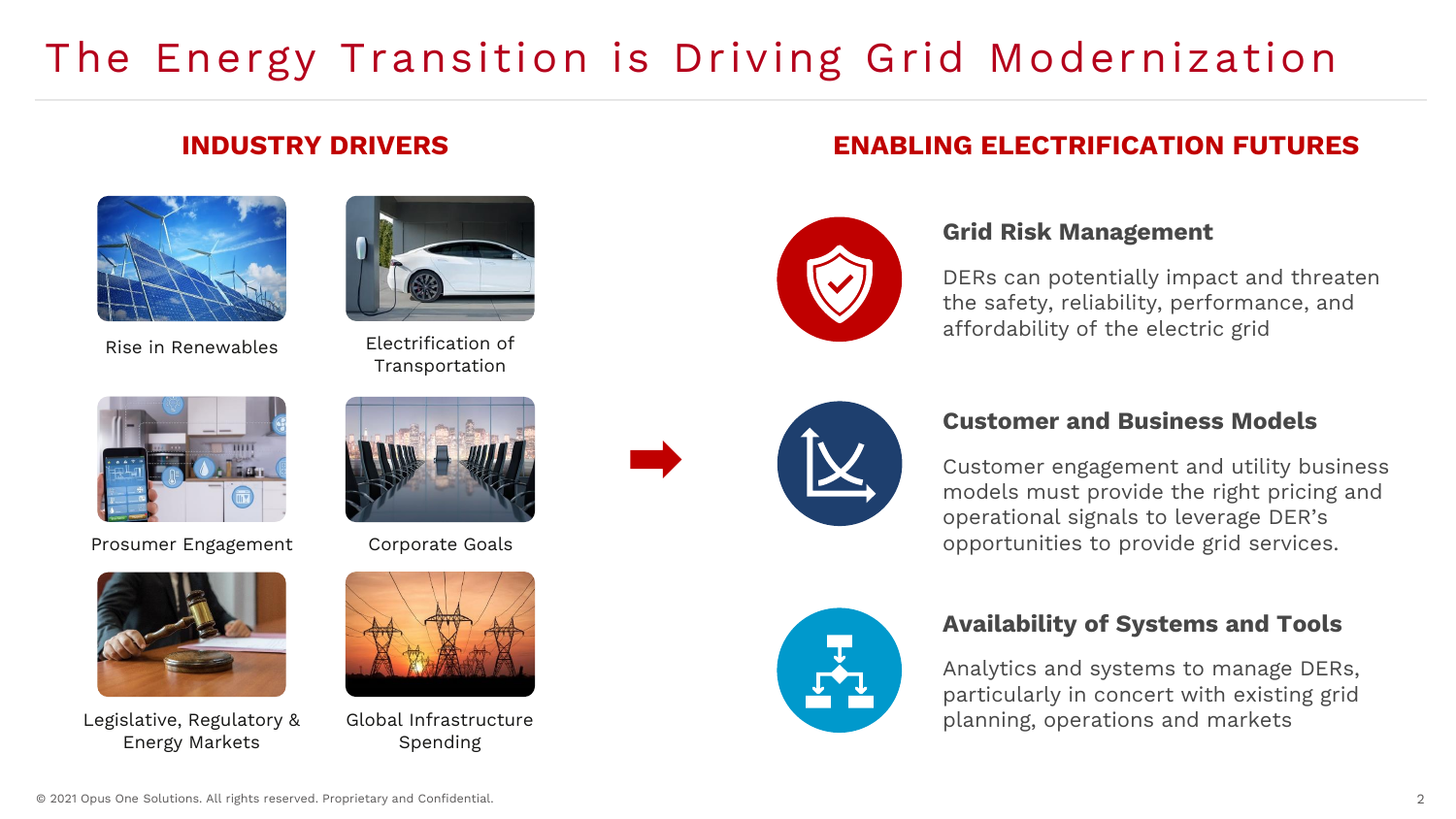# Distribution System Operations (DSO) Platform

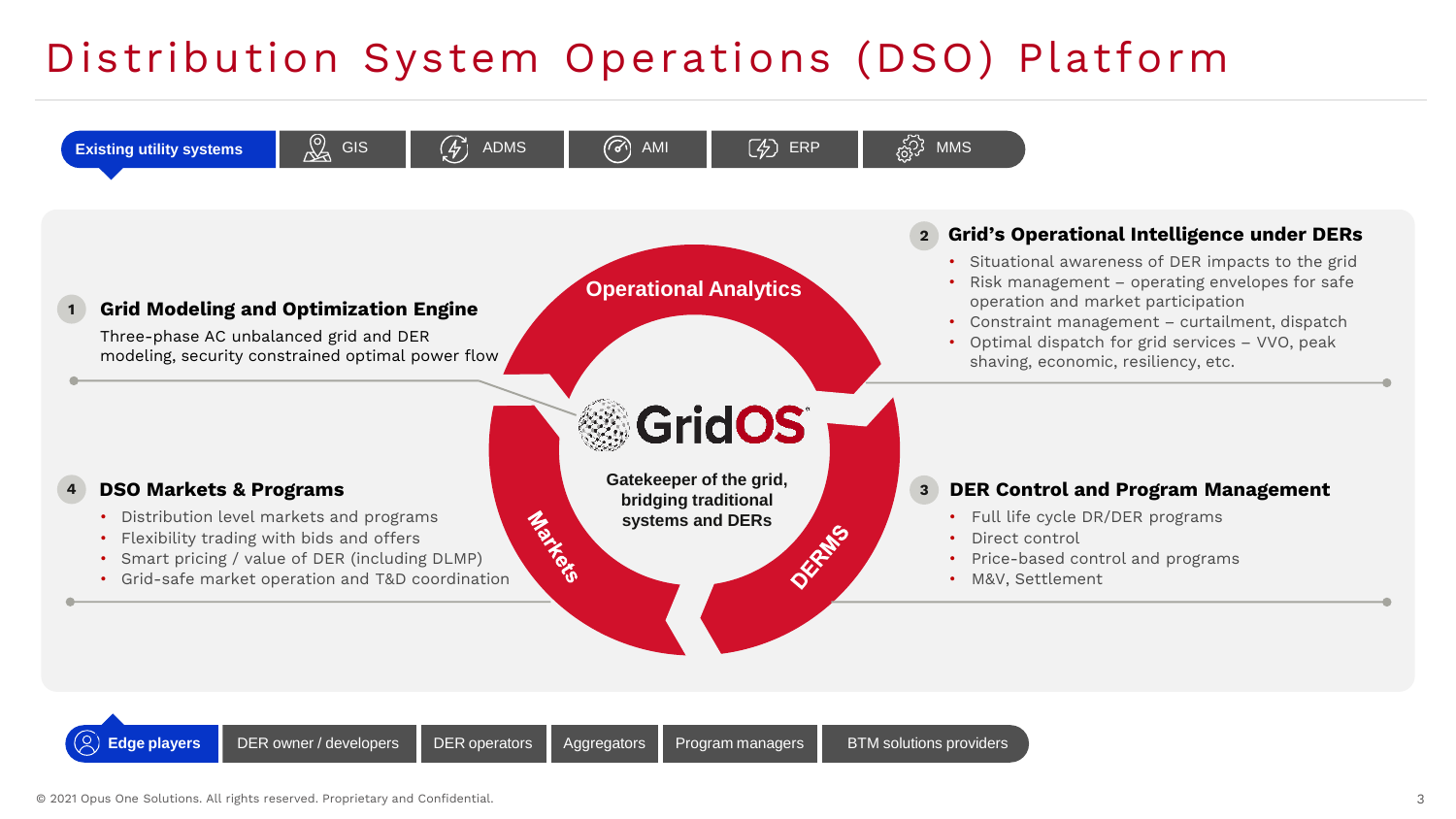# Reference: Lakeland Power Flow Optimized DERMS



**Objective:** Providing gridawareness and aggregation of DERs and optimize their dispatch simultaneously for bulk services and DNO system needs

#### **PROJECT OVERVIEW**

- Management and control of various DERs hydro, hot water heaters, demand response, solar, EVs, BTM/FTM batteries, and VPP
- DER aggregation/orchestration with GridOS optimization engine that manages DERs' grid impacts as well as optimizing services it can provide to the grid
- Complete situational awareness and system coordination from DER, aggregator, utility, and IESO

### **OUTCOME**

- Deployment of the first-in-kind utility wide implementation of grid/DER modeling, impact analysis and grid services optimization
- Tight coordination between utility and IESO
- Creation of new revenue opportunities for utilities and customers
- Non-wires solutions to CapEx and lowering customer bills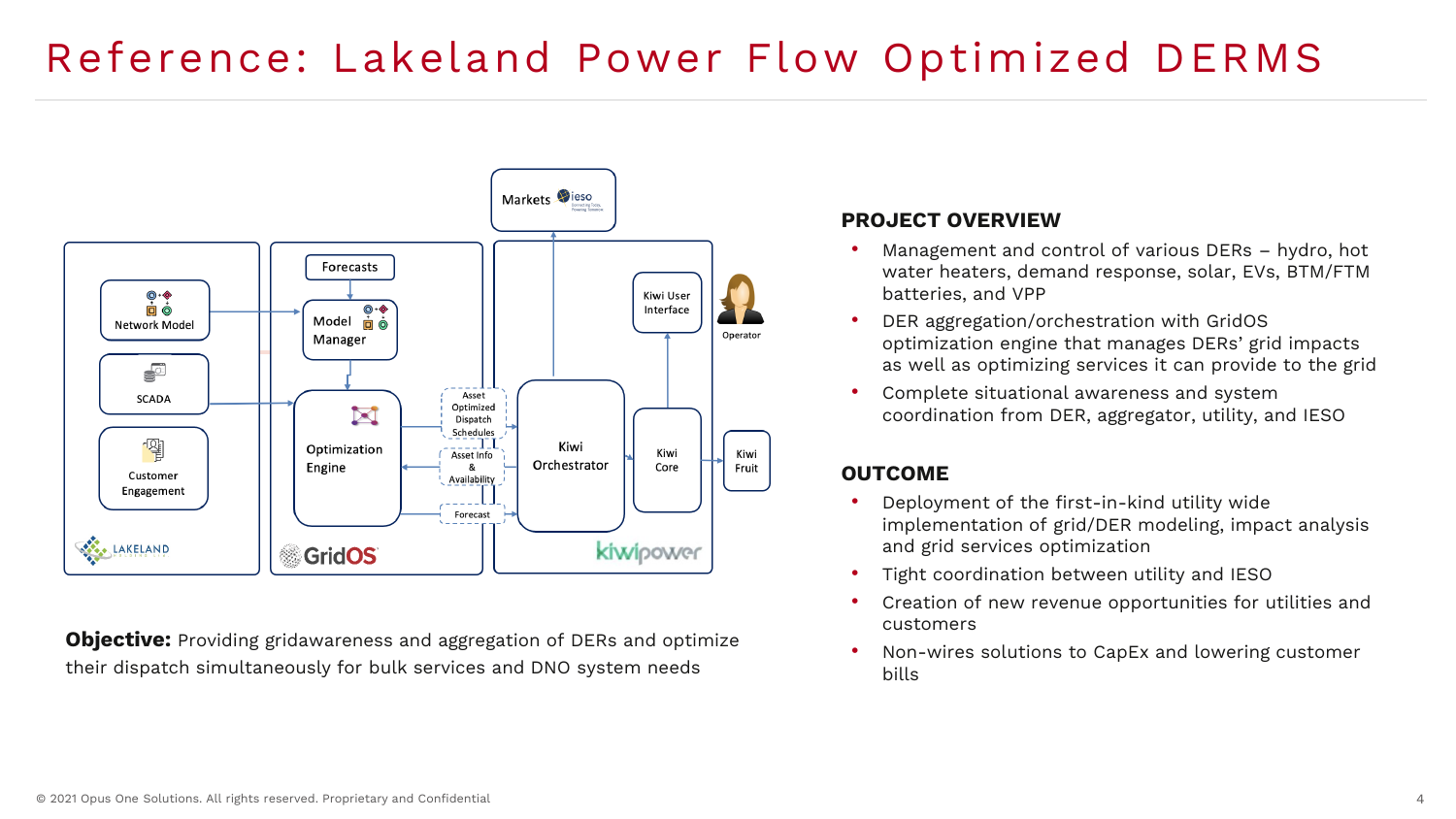# Reference: IESO Integrated ISO/DSO Markets



**Objective:** The creation of value of DER based local energy markets to ensure that DER dispatch signals are based on bulk and distribution system constraints and service opportunities

#### **PROJECT OVERVIEW**

- Generate time and location specific price signals for DER operation based on their net benefit to the grid as determined by a combination of regulator, DNO, and participant input.
- Evaluate effectiveness of using DERs to provide energy and ancillary services
- Assess the benefits of more granular DER signals over current programs
- Creation of Distribution Locational Marginal Prices (DLMP)
- Development of DNO-TSO communication and coordination mechanisms

#### **OUTCOME**

Creation of three shadow markets representative of Ontario's broader distribution system:

- Granular assessment of DER value to IESO, DSOs, DER owners, and non-DER owning rate payers
- Energy efficiency targeting through dispatch schedules for DERs evaluated at a granular level
- System value and rate mitigation potential through optimal dispatch of distribution connected resources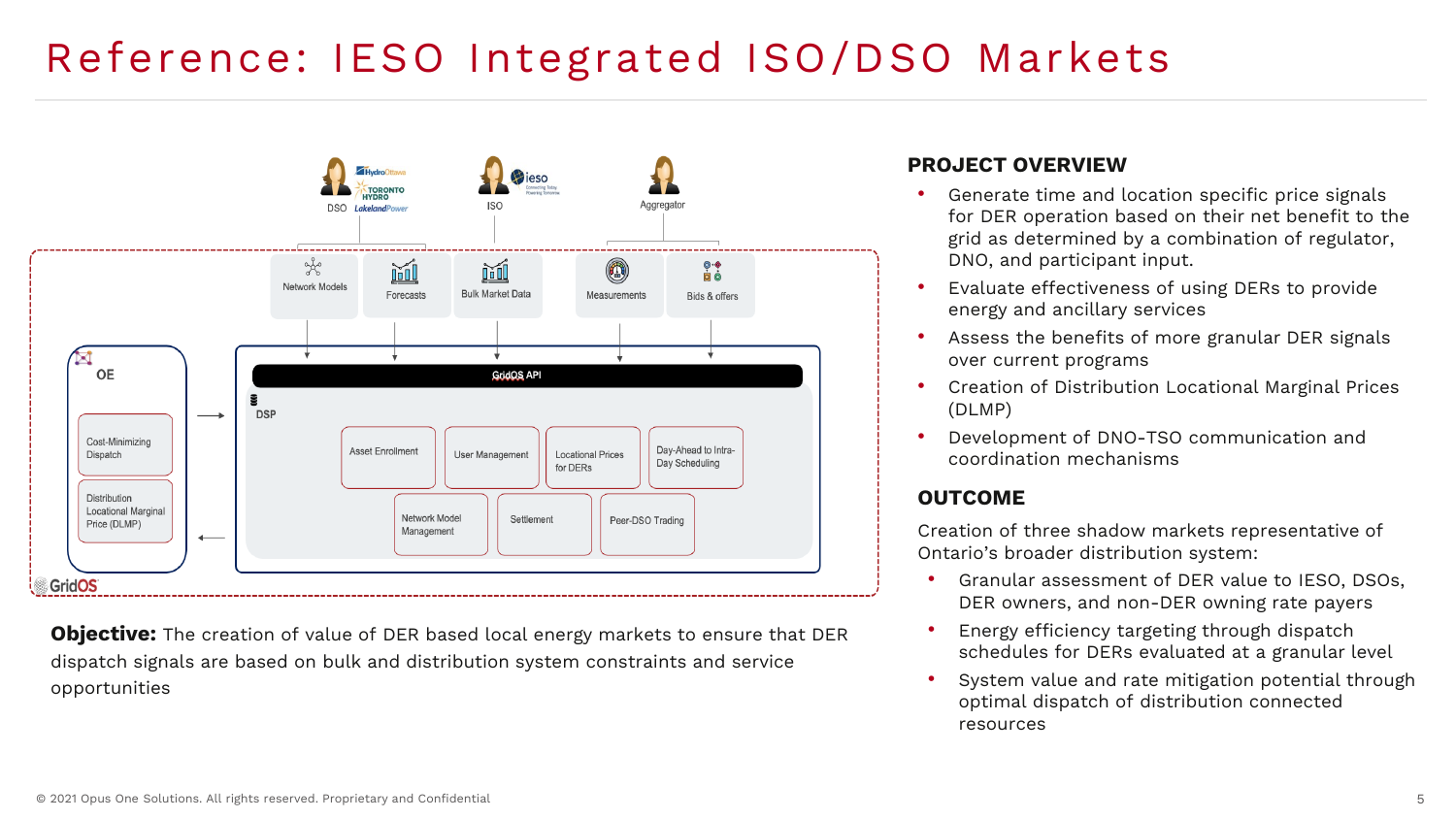# Reference: Scottish and Southern Energy TRANSITION



**Objective:** Local energy flexibility and facilitation of peer-to-peer trading. Increased aggregator participation through utility-led open, non-discriminatory auctions for DER services. Aggregator services optimization for fair operation of DER.

#### **SCOPE**

- Local energy flexibility through the deployment of a Neutral Market Facility (NMF) and Whole System Coordination (WSC) services
- The NMF provides a market for trading in the use of DERs - flexible energy resources connected to distribution network the including D/R, generation and communication
- The WSC component provides the DSO's point of interaction with the NMF. Where the DSO has identified a constraint, the WSC provides the assessment of the mitigation options including:
	- Use of Active Network Management or Distribution Management Systems where available
	- Calling off from existing contracted options for the use of suitably located flexible energy resources or contracting for additional flexibility via the NMF.
	- Assess potential grid impacts of peer-to-peer trades through their visibility via the NMF.

#### **OUTCOME**

- DSO services, peer-to-peer services and ESO services contracted and utilized through an automated process rooted in power system optimizations and analyses
- Oxfordshire region aggregator participation and flexibility contract procurement and management through the NMF
- Flexibility cost reduction; automation and time savings for utility staff evaluating and utilizing flexibility through the WSC